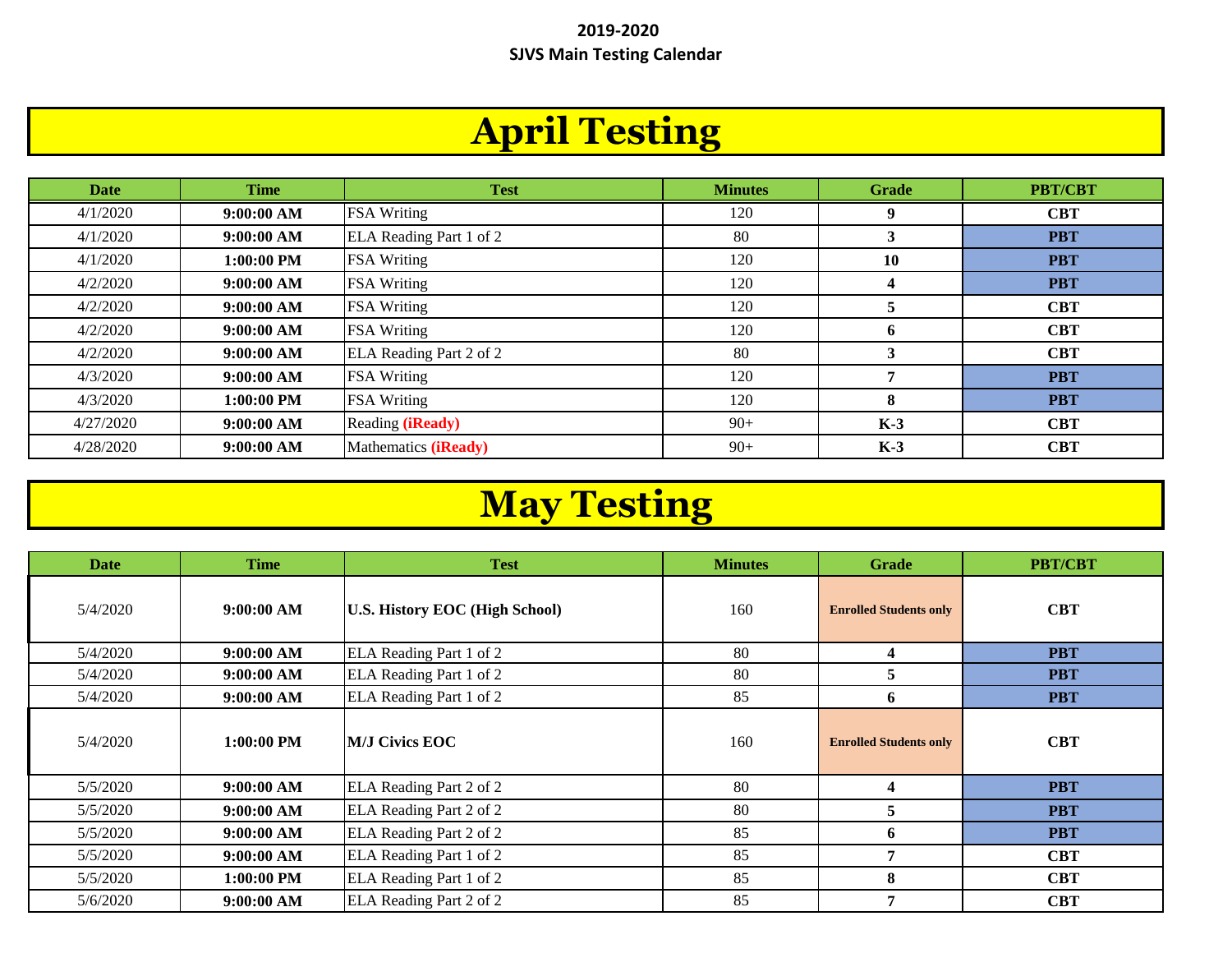#### **2019-2020 SJVS Main Testing Calendar**

## **May Testing**

| <b>Date</b> | <b>Time</b>  | <b>Test</b>                          | <b>Minutes</b> | <b>Grade</b>                  | <b>PBT/CBT</b> |
|-------------|--------------|--------------------------------------|----------------|-------------------------------|----------------|
| 5/6/2020    | 1:00:00 PM   | ELA Reading Part 2 of 2              | 85             | 8                             | <b>CBT</b>     |
| 5/7/2020    | $9:00:00$ AM | FSA Mathematics Part 1 of 2          | 80             | $\mathbf{3}$                  | <b>PBT</b>     |
| 5/7/2020    | 9:00:00 AM   | FSA Mathematics Part 1 of 2          | 80             | $\overline{\mathbf{4}}$       | <b>PBT</b>     |
| 5/7/2020    | 9:00:00 AM   | FSA Mathematics Part 1 of 2          | 80             | 5                             | <b>PBT</b>     |
| 5/7/2020    | 9:00:00 AM   | FSA Mathematics Session 1 of 3       | 60             | 6                             | <b>PBT</b>     |
| 5/7/2020    | 9:00:00 AM   | FSA Mathematics Session 1 of 3       | 60             | $\overline{7}$                | <b>CBT</b>     |
| 5/7/2020    | 1:00:00 PM   | FSA Mathematics Session 1 of 3       | 60             | 8                             | <b>CBT</b>     |
| 5/8/2020    | $9:00:00$ AM | FSA Mathematics Part 2 of 2          | 80             | $\overline{\mathbf{3}}$       | <b>PBT</b>     |
| 5/8/2020    | $9:00:00$ AM | FSA Mathematics Part 2 of 2          | 80             | $\overline{\mathbf{4}}$       | <b>PBT</b>     |
| 5/8/2020    | 9:00:00 AM   | FSA Mathematics Part 2 of 2          | 80             | 5                             | <b>PBT</b>     |
| 5/8/2020    | 9:00:00 AM   | FSA Mathematics Session 2 and 3      | $120+$         | 6                             | <b>PBT</b>     |
| 5/8/2020    | 9:00:00 AM   | FSA Mathematics Session 2 and 3      | $120+$         | 7                             | <b>CBT</b>     |
| 5/8/2020    | 1:00:00 PM   | FSA Mathematics Session 2 and 3      | $120+$         | 8                             | <b>CBT</b>     |
| 5/11/2020   | 9:00:00 AM   | ELA Reading Part 1 of 2              | 90             | $\boldsymbol{9}$              | <b>CBT</b>     |
| 5/11/2020   | 1:00:00 PM   | ELA Reading Part 1 of 2              | 90             | 10                            | <b>CBT</b>     |
| 5/11/2020   | 9:00:00 AM   | FCAT 2.0 Grade 5 Science Part 1 of 2 | 80             | 5                             | <b>PBT</b>     |
| 5/12/2020   | 9:00:00 AM   | ELA Reading Part 2 of 2              | 90             | $\overline{9}$                | <b>CBT</b>     |
| 5/12/2020   | 1:00:00 PM   | ELA Reading Part 2 of 2              | 90             | 10                            | <b>CBT</b>     |
| 5/12/2020   | 1:00:00 PM   | FCAT 2.0 Grade 8 Science             | $160+$         | $\bf{8}$                      | <b>PBT</b>     |
| 5/12/2020   | 9:00:00 AM   | FCAT 2.0 Grade 5 Science Part 2 of 2 | 80             | 5                             | <b>PBT</b>     |
| 5/13/2020   | 9:00:00 AM   | <b>Geometry EOC-Part 1 of 2</b>      | 90             | <b>Enrolled Students only</b> | <b>CBT</b>     |
| 5/13/2020   | 1:00:00 PM   | Algebra 1 EOC-Part 1 of 2            | 90             | <b>Enrolled Students only</b> | <b>CBT</b>     |
| 5/14/2020   | 9:00:00 AM   | <b>Geometry EOC-Part 2 of 2</b>      | 90             | <b>Enrolled Students only</b> | <b>CBT</b>     |
| 5/14/2020   | 1:00:00 PM   | Algebra 1 EOC- Part 2 of 2           | 90             | <b>Enrolled Students only</b> | <b>CBT</b>     |
| 5/15/2020   | 9:00:00 AM   | <b>Biology EOC</b>                   | 160            | <b>Enrolled Students only</b> | <b>CBT</b>     |